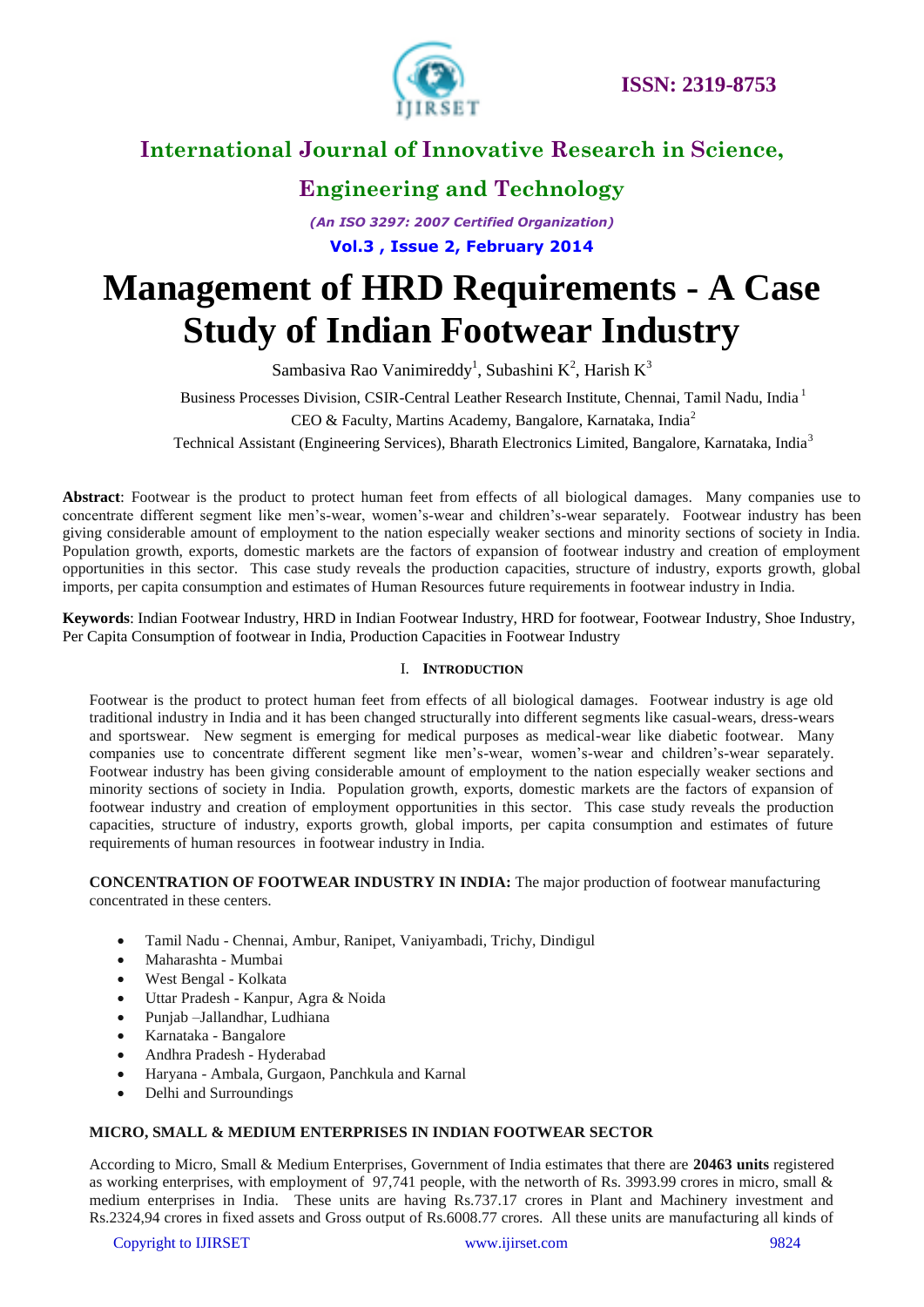

# **Engineering and Technology**

*(An ISO 3297: 2007 Certified Organization)*

### **Vol.3 , Issue 2, February 2014**

footwear like leather, non-leather and other types of footwear. These units had the 1.31 percentage in the total Indian units of 1563974 (100%) in micro, small & medium enterprises in India.[1]

### Table No. 1: **Footwear Manufacturing Sector in Micro, Small & Medium Enterprises<sup>1</sup>**

| Micro, Small & Medium Enterprises | Number of working Enterprises | % Share |
|-----------------------------------|-------------------------------|---------|
| Manufacture of Footwear           | 20.463                        |         |
| All India (All Segments)          | 15.63.974                     | 100.00  |

### **PRODUCTION CAPACITIES OF INDIAN LEATHER INDUSTRY**: As per Council for Leather Exports, Chennai estimates, India produces 2065 million pairs of different categories of footwear (leather footwear - 909 million pairs, leather shoe uppers - 100 million pairs and non-leather footwear - 1056 million pairs). India exports about 115 million pairs. Thus, nearly 95% of its production goes to meet its own domestic demand.[2]

#### Table No. 2: **Production Capacities in Indian Leather Industry**

| Product                          | Capacity           |
|----------------------------------|--------------------|
| Footwear and Footwear Components | 909 million pairs  |
| Leather Shoe Uppers              | 100 million pairs  |
| Non-leather footwear             | 1056 million pairs |
| <b>Total</b>                     | 2065 million pairs |

Leather shoes and uppers are manufactured in medium to large-scale units and the sandals and chappals are manufactured in the household and cottage sector. The industry is poised for adopting the modern and state-of-the-art technology to suit the exacting international requirements and standards. India produces more of gent's footwear while the world's major production is in ladies footwear. In the case of chapels and sandals, use of non-leather material is prevalent in the domestic market.

### **PER CAPITA CONSUMPTION**

Some estimates available for population growth and per capita footwear consumption and there is a significant rise from 1.65 in 2008 to 1.87 in 2011 and again to 2.19 in 2013.[3]

| <b>YEAR</b>      | Pairs (in millions) | Population (in millions) | Per Capita Consumption (in Pairs) |
|------------------|---------------------|--------------------------|-----------------------------------|
| 2004             | 1100                |                          |                                   |
| 2005             | 1204                |                          |                                   |
| 2006             | 1299                |                          |                                   |
| 2007             | 1412                |                          |                                   |
| 2008             | 1532                | 930                      | 1.65                              |
| 2009 Provisional | 1800                |                          |                                   |
| 2010 Provsional  | 2060                |                          |                                   |
| 2011 Estimates   | 2245                | 1200                     | 1.87                              |
| 2012 Estimates   | 2470                |                          |                                   |
| 2013 Estimates   | 2742                | 1250                     | 2.19                              |

### Table No. 3 **INDIAN FOOTWEAR - PER CAPITA CONSUMPTION**

### **FOOTWEAR PRICING SEGMENTS**

Mass Market – Target price of Rs.185-700 is dominated by Bata and Liberty Economy Market - Target price of Rs.700-1000 is dominated again by Bata and Liberty Sports Market - Target price of Rs.1000-3000 is dominated by international brands Nike, Adidas Premium Leather Market - Target price of Rs.3000-5000 is dominated by different brands Luxury Market - Target price of Rs. 10,000 – 50,000 is dominated by GUCCI, Louis Vuitton, etc.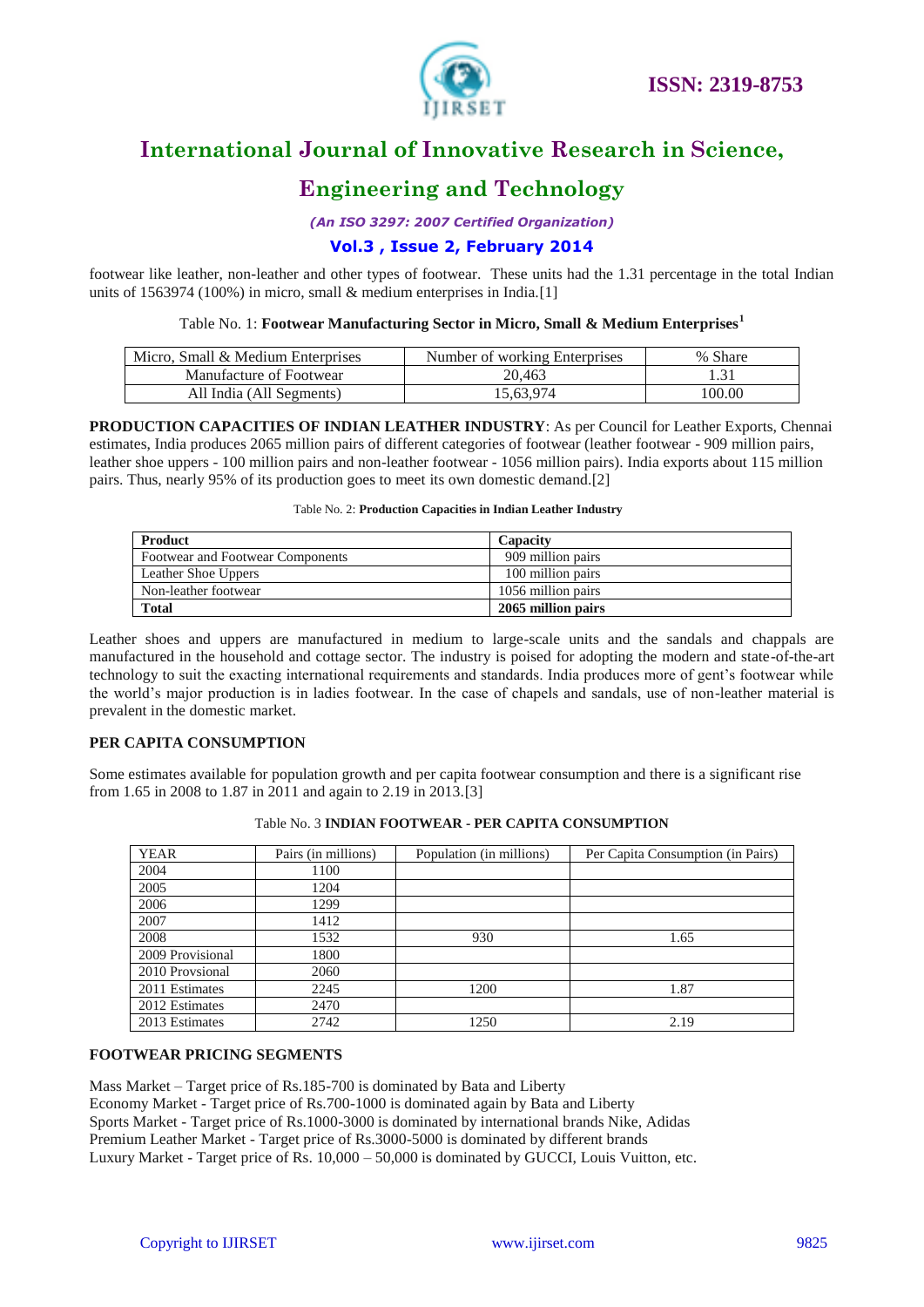

### **Engineering and Technology**

*(An ISO 3297: 2007 Certified Organization)*

**Vol.3 , Issue 2, February 2014**

### **II PROBLEM STATEMENT**

Indian footwear industry is providing employment opportunities to India. Basically this industry is labour intensive since it is regular consumable item for everybody. Based on the present employment, domestic markets, export growth, there is a need to look into this industry for creation of more employment opportunities to the nation. Industry, Government, Educational Institutions, Industry Associations would look into further investments in the industry and also HRD requirements for future years. Thus Estimates of HRD are required to give an idea for overall development of Industry.

### **III RESEARCH METHODOLOGY**

This study is in terms of purpose is an applied and is type of descriptive- analytical and in terms of data collection is library method and data gathering tools in this study is through website, internet. Analysis on exports growth, global markets, present employment, employment required per unit and further estimates on the growth of exports and domestic markets.

### **EXPORTS FROM INDIAN FOOTWEAR INDUSTRY AND GROWTH**

|                            |                |                |                  |                |                | (Value in Million US\$) |
|----------------------------|----------------|----------------|------------------|----------------|----------------|-------------------------|
| <b>CATEGORY</b>            | <b>APR-MAR</b> | <b>APR-MAR</b> | $\frac{0}{0}$    | <b>APR-SEP</b> | <b>APR-SEP</b> | $\frac{0}{0}$           |
|                            | 2011-12        | 2012-13        | <b>VARIATION</b> | 2012           | 2013           | <b>VARIATION</b>        |
| <b>LEATHER FOOTWEAR</b>    | 1717.24        | 1684.22        | $-1.92\%$        | 840.12         | 956.00         | 13.79%                  |
| <b>FOOTWEAR COMPONENTS</b> | 281.94         | 245.04         | $-13.09\%$       | 124.04         | 160.64         | 29.50%                  |
| NON-LEATHER FOOTWEAR       | 79.96          | 126.67         | 58.42%           | 53.11          | 88.69          | 67.01%                  |
| <b>TOTAL</b>               | 2079.14        | 2055.93        | $-1.12%$         | 1017.27        | 1205.33        | 18.49%                  |

#### **Table No. 4 - EXPORTS FROM INDIAN FOOTWEAR INDUSTRY – DIFFERENT SEGMENTS (2011-12 & 2012-13 AND 2013 Latest)**

**MAJOR EXPORT MARKETS -** During 2011-12, the main markets for Indian Footwear are UK with a share of 17.35%, Germany 17.03%, Italy 10.58%, USA 8.81%, France 7.67%, Spain 5.48%, Netherlands 4.90%, Portugal 1.38%, U.A.E 2.99% and Denmark 1.17.%. These 10 countries together accounts for nearly 80% share in India's total footwear export. Nearly 90% of India's export of footwear goes to European Countries and the USA. Future growth of Indian footwear in India will continue to be market driven. The European countries and the US are major consumers for the Indian footwear. [4]

### Table No.5 - **INDIAN FOOTWEAR INDUSTRY EXPORT MARKETS**

|                |         |         |         |         |         |         |         | (Value in Million \$) |
|----------------|---------|---------|---------|---------|---------|---------|---------|-----------------------|
| <b>Country</b> | 2005-06 | 2006-07 | 2007-08 | 2008-09 | 2009-10 | 2010-11 | 2011-12 | % Share               |
| Germany        | 170.97  | 217.23  | 246.84  | 229.65  | 224.3   | 286.7   | 353.77  | 17.03%                |
| UK             | 195.78  | 208.2   | 241.37  | 247.06  | 296.45  | 339.65  | 360.48  | 17.35%                |
| Italy          | 134.35  | 186.11  | 229.81  | 221.09  | 210     | 219.72  | 219.79  | 10.58%                |
| <b>USA</b>     | 131.07  | 127.15  | 136.92  | 163.03  | 123.6   | 143.02  | 183.1   | 8.81%                 |
| France         | 74.48   | 99.81   | 116.03  | 119.2   | 144.56  | 154.95  | 159.27  | $7.67\%$              |
| Spain          | 63.7    | 64.57   | 76.69   | 91.86   | 95.94   | 112.05  | 113.85  | 5.48%                 |
| Netherlands    | 32.96   | 48.57   | 72.91   | 76.2    | 65.13   | 6.19    | 101.72  | 4.90%                 |
| Portugal       | 22.15   | 35.03   | 37.34   | 28.21   | 22.63   | 25.69   | 28.77   | 1.38%                 |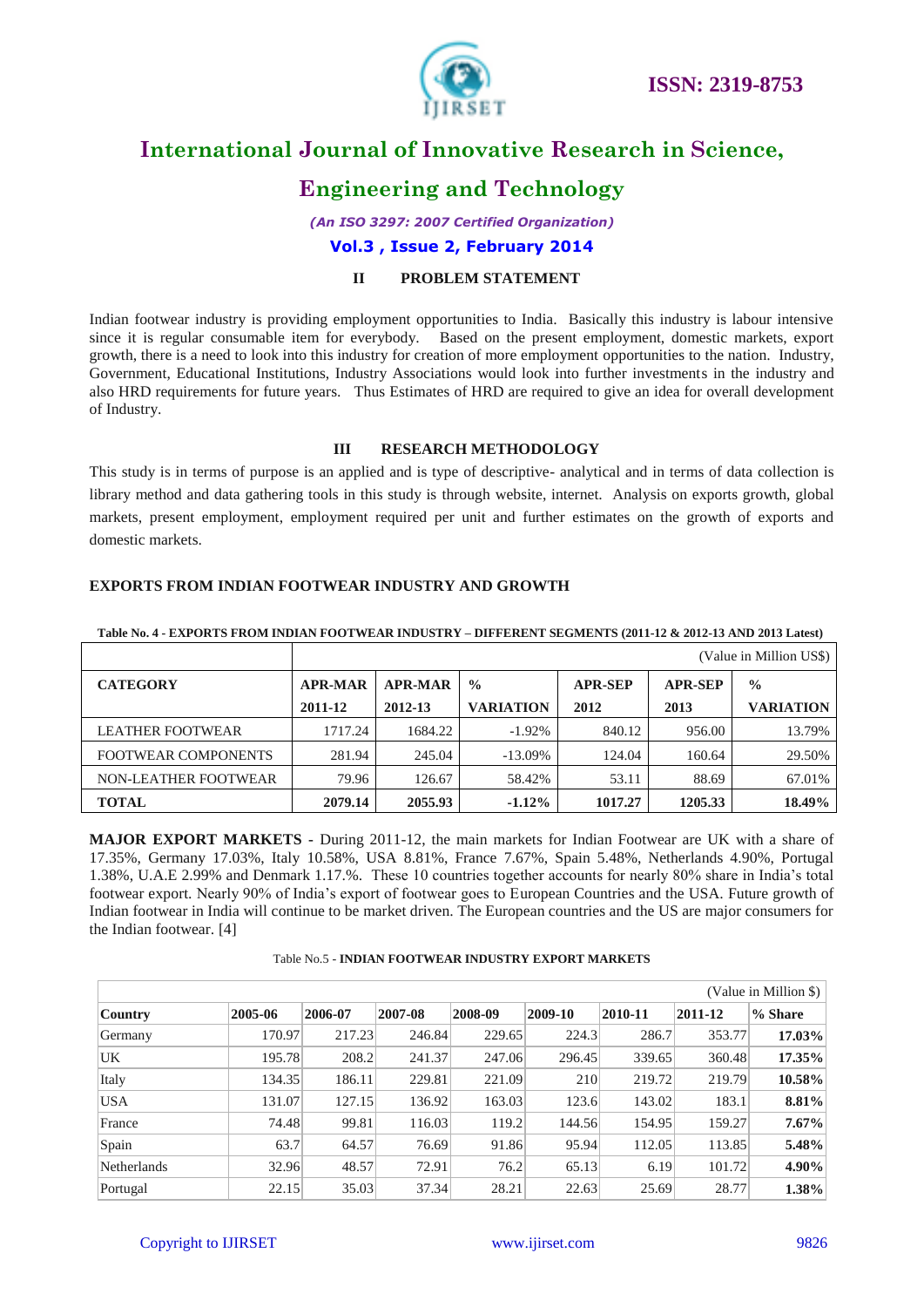

### **Engineering and Technology**

### *(An ISO 3297: 2007 Certified Organization)*

### **Vol.3 , Issue 2, February 2014**

| <b>UAE</b>   | 25.78   | 34.64   | 39.23   | 39.4    | 39.45   | 41.82   | 62.06   | $2.99\%$ |
|--------------|---------|---------|---------|---------|---------|---------|---------|----------|
| Denmark      | 18.37   | 14.65   | 17.48   | 14.78   | 17.01   | 16.55   | 24.3    | 1.17%    |
| Australia    | 11.58   | 10.11   | 12.52   | 13.34   | 15.5    | 12.82   | 15.59   | 0.75%    |
| Sweden       | 6.77    | 7.99    | 12.04   | 12.64   | 12.2    | 12.07   | 14.08   | $0.68\%$ |
| Canada       | 11.95   | 10.91   | 10.41   | 8.96    | 9.3     | 10.56   | 15.01   | 0.72%    |
| South Africa | 8.26    | 12.11   | 8.52    | 8.49    | 9.87    | 11.33   | 14.75   | 0.71%    |
| Japan        | 3.17    | 3.07    | 4.63    | 8.23    | 5.45    | 7.51    | 14.63   | 0.70%    |
| Others       | 133.9   | 156.76  | 226.61  | 252.18  | 216.2   | 358.04  | 396.10  | 19.07%   |
| <b>Total</b> | 1045.24 | 1236.91 | 1489.35 | 1534.32 | 1507.59 | 1758.67 | 2077.27 | 100.00%  |

### **GLOBAL SCENERIO OF FOOTWEAR INDUSTRY - IMPORTS**

### **Footwear Imports - Global Trend:[5]**

Below Tables shows that Russia, The Netherlands, Germany, Japan, Spain, Canada has considerable growth in their imports but Hong Kong, Belgium has little negative growth in their imports. In dollar terms, difference in imports for five years has given and difference is more in USA than Russia even though growth rate is higher in Russia than USA.

**Table No. 6 - Major Importing Countries of Footwear (Leather and Non-Leather) (Value in Million US\$)**

| Country     | 2007     | 2011     | Diffrence | % Growth |
|-------------|----------|----------|-----------|----------|
| <b>USA</b>  | 20039.13 | 23245.06 | 3205.93   | 16.00    |
| Germany     | 5966.99  | 8527.62  | 2560.63   | 42.91    |
| France      | 5473.04  | 6538.01  | 1064.97   | 19.46    |
| UK          | 5281.55  | 5886.75  | 605.2     | 11.46    |
| Italy       | 4529.77  | 5661.77  | 1132      | 24.99    |
| Japan       | 3750.04  | 5062.13  | 1312.09   | 34.99    |
| Hong Kong   | 4881.67  | 4850.30  | $-31.37$  | $-0.64$  |
| Russia      | 2067.82  | 3935.95  | 1868.13   | 90.34    |
| Netherlands | 2297.95  | 3716.65  | 1418.7    | 61.74    |
| Spain       | 2388.74  | 3114.08  | 725.34    | 30.36    |
| Belgium     | 2543.04  | 2427.09  | $-115.95$ | $-4.56$  |
| Canada      | 1677.05  | 2089.43  | 412.38    | 24.59    |

### **IV.MANAGEMENT OF HUMAN RESOURCES REQUIREMENTS FOR INDIAN FOOTWEAR INDUSTRY**

**EMPLOYMENT -** The footwear industry is an employment intensive sector, providing jobs nearly about 1.10 million people, mostly from the weaker and minority sections of the society in which women employment is predominantly more in comparison with other industries. Nearly semi skilled and skilled manpower contributed about 50% share in its workforce. Many estimates are available on workforce on leather industry, but experts in the industry accepted the following figures in the Twelfth Five Year Plan period 2012-17. The estimated employment in different sectors of leather industry is as follows:

|  |  |  |  | Table No. 7 - Employment in Various Segments in Footwear Industry |  |
|--|--|--|--|-------------------------------------------------------------------|--|
|  |  |  |  |                                                                   |  |
|  |  |  |  |                                                                   |  |

| Industry segment                                      | Workforce (All over India) in million | Percentage of Total |
|-------------------------------------------------------|---------------------------------------|---------------------|
| Footwear & Footwear components (organised)            | 0.20                                  | 8%                  |
| Footwear & Footwear components (cottage,              | 0.90                                  | 36%                 |
| house hold, and rural artisans in unorganised sector) |                                       |                     |
| Total Indian Leather and leather product Industries   | 2.50                                  | 100%                |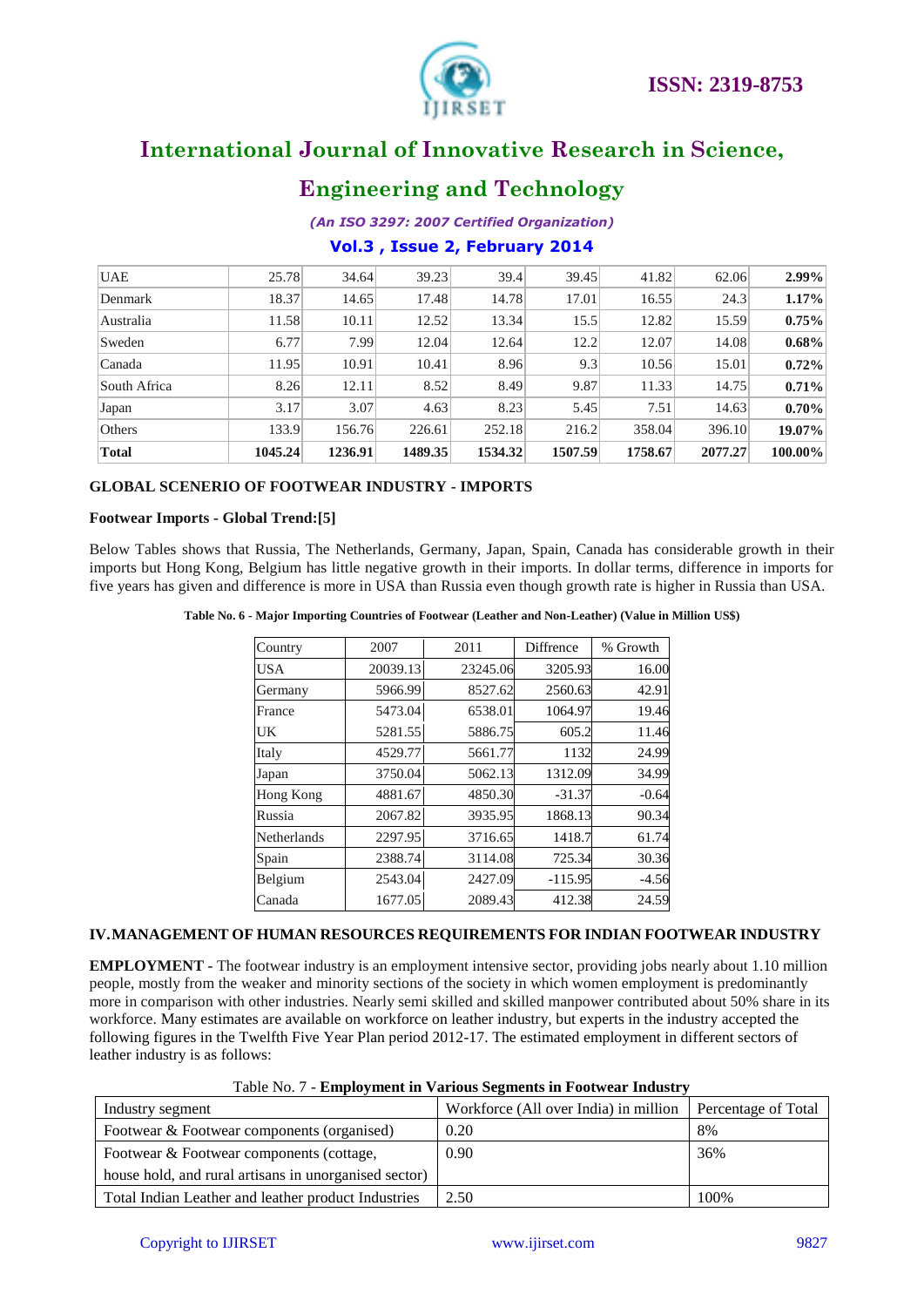

### **Engineering and Technology**

*(An ISO 3297: 2007 Certified Organization)* **Vol.3 , Issue 2, February 2014**

Employment Required Per Unit - Estimates are available and persons required for 1000 pairs per day in footwear factory for full shoe unit and shoe upper unit separately. Different categories are required for the manufacturing of full shoe or shoe upper in a footwear unit.

| Table No. 8 - EMIPLO YMENT PER UNIT IN FOOTWEAR INDUSTRY (TOOU PAIFS PET DAY) |                     |             |  |  |  |  |
|-------------------------------------------------------------------------------|---------------------|-------------|--|--|--|--|
| Category                                                                      | <b>Closed Shoes</b> | Shoe Uppers |  |  |  |  |
| <b>Production Manager</b>                                                     |                     |             |  |  |  |  |
| Supervisor                                                                    | 20                  |             |  |  |  |  |
| Shop floor Workers                                                            | 200                 | 200         |  |  |  |  |
| <b>Machine Operators</b>                                                      | 50                  |             |  |  |  |  |
| Machine Maintenance Personnel                                                 | 10                  |             |  |  |  |  |
| Designer Pattern Makers                                                       |                     |             |  |  |  |  |

### Table No. 8 - **EMPLOYMENT PER UNIT IN FOOTWEAR INDUSTRY (1000 Pairs per Day)**

| Table No. 9 - Distribution of human resource across various functions in footwear industry |  |  |
|--------------------------------------------------------------------------------------------|--|--|
|                                                                                            |  |  |

| <b>Function</b>                   | <b>Percentage of People</b> |
|-----------------------------------|-----------------------------|
| Manufacturing/Production          | 80-85%                      |
| Designing $&$ Sampling            | $2 - 3%$                    |
| Sales                             | $3 - 5\%$                   |
| Finance, HR, Administration, etc. | $10 - 15%$                  |
| Total                             | 100%                        |

### **EDUCATION AND TRAINING**

Established institutions are offering many courses for footwear industry. Central Leather Research Institute, Chennai is offering certificate, diploma, B.Tech, M.Tech and Ph.D courses for footwear industry. Footwear Design & Development Institute is offering many designing courses and Central Footwear Training Institutes are offering courses for manufacture of footwear. Nearly 25 institutions in the country such as the Footwear Design and Development Institute (FDDI), Central Footwear Training Institute (CFTI), Central Footwear Training Center (CFTC), Institute of Leather Technology (ILT) etc. impart training to students. Here again, out of 3,200 trainees passing out of these institutions per annum, 53% have degree, diploma or certificate courses (long term) as against 47% completing the short term (less than one year) courses. While the former group is absorbed as middle level managers/supervisors, the latter group is placed as Assistant Supervisors or Skilled Workers.

#### **Table No.10- Distribution of human resource by education level in manufacture of leather products**

| <b>Education Level</b>              | <b>Percentage of People</b> | Role in the organization                                             |  |  |  |  |
|-------------------------------------|-----------------------------|----------------------------------------------------------------------|--|--|--|--|
| CA/MBA                              | $1 - 2\%$                   | Management, Marketing, Accounts, Planning                            |  |  |  |  |
| <b>Other Graduates</b>              | $3 - 5\%$                   | Assistants in various departments, rising up to                      |  |  |  |  |
|                                     |                             | Department Head level overtime with experience                       |  |  |  |  |
| Engineers                           | $1 - 2\%$                   | Marketing, Merchandising, Product Development                        |  |  |  |  |
|                                     |                             | and Engineering, Designing & Sampling,<br><b>Production Planning</b> |  |  |  |  |
|                                     |                             |                                                                      |  |  |  |  |
| Diploma or Equivalent Certification | $2 - 3%$                    | supervisors,<br>Maintenance<br>Production                            |  |  |  |  |
|                                     |                             | supervisor, Store manager                                            |  |  |  |  |
| <b>Other Vocational Courses</b>     | $1 - 2\%$                   |                                                                      |  |  |  |  |
|                                     |                             | Line in-charge, Machine Maintenance                                  |  |  |  |  |
| Class12th/10 <sup>th</sup> & Below  | 85-90%                      | Operators, assistants, helpers                                       |  |  |  |  |
| Total                               | 100%                        |                                                                      |  |  |  |  |